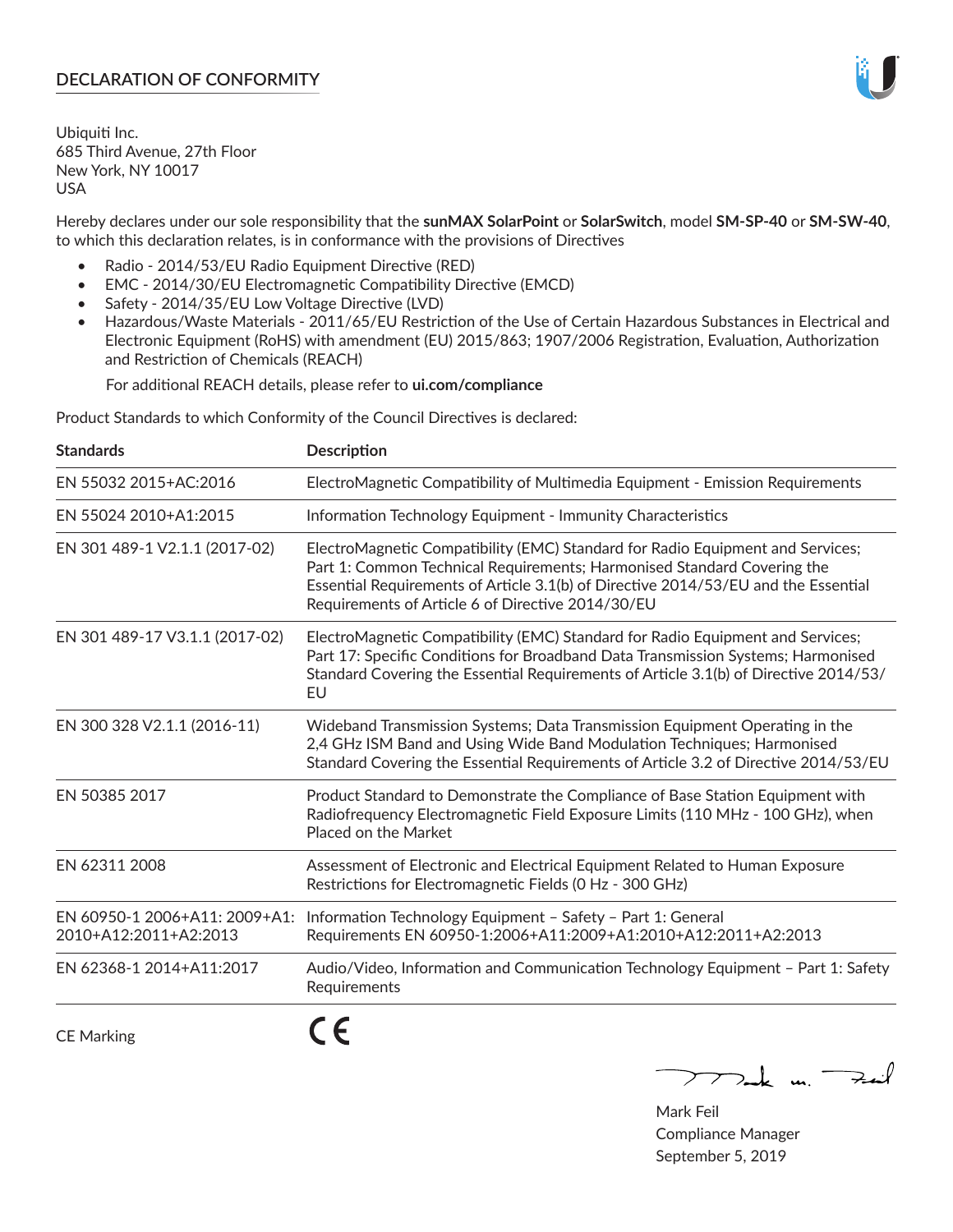# **DECLARATION OF CONFORMITY**



# **български** [Bulgarian]

С настоящото Ubiquiti декларира, че това устройство SM-SP-40/SM-SW-40 е в съответствие със съществените изисквания и други приложими разпоредби на Директиви 2014/53/EC, 2014/30/ЕС, 2014/35/ЕС.

## **Hrvatski** [Croatian]

Ubiquiti ovim putem izjavljuje da je ovaj uređaj SM-SP-40/SM-SW-40 sukladan osnovnim zahtjevima i ostalim bitnim odredbama Direktiva 2014/53/EU, 2014/30/EU, 2014/35/EU.

# **Čeština** [Czech]

Ubiquiti tímto prohlašuje, že toto SM-SP-40/SM-SW-40 zařízení, je ve shodě se základními požadavky a dalšími příslušnými ustanoveními směrnic 2014/53/EU, 2014/30/EU, 2014/35/EU.

## **Dansk** [Danish]

Hermed, Ubiquiti, erklærer at denne SM-SP-40/SM-SW-40 enhed, er i overensstemmelse med de væsentlige krav og øvrige relevante krav i direktiver 2014/53/EU, 2014/30/EU, 2014/35/EU.

## **Nederlands** [Dutch]

Hierbij verklaart Ubiquiti, dat deze SM-SP-40/SM-SW-40 apparaat, in overeenstemming is met de essentiële eisen en de andere relevante bepalingen van richtlijnen 2014/53/EU, 2014/30/EU, 2014/35/EU.

## **English**

Hereby, Ubiquiti, declares that this SM-SP-40/SM-SW-40 device, is in compliance with the essential requirements and other relevant provisions of Directives 2014/53/EU, 2014/30/EU, 2014/35/EU.

## **Eesti keel** [Estonian]

Käesolevaga Ubiquiti kinnitab, et antud SM-SP-40/SM-SW-40 seade, on vastavus olulistele nõuetele ja teistele asjakohastele sätetele direktiivide 2014/53/EL, 2014/30/EL, 2014/35/EL.

## **Suomi** [Finnish]

Täten Ubiquiti vakuuttaa, että tämä SM-SP-40/SM-SW-40 laite, on yhdenmukainen olennaisten vaatimusten ja muiden sitä koskevien direktiivien 2014/53/EU, 2014/30/EU, 2014/35/EU.

## **Français** [French]

Par la présente Ubiquiti déclare que l'appareil SM-SP-40/SM-SW-40, est conforme aux exigences essentielles et aux autres dispositions pertinentes des directives 2014/53/UE, 2014/30/UE, 2014/35/UE.

## **Deutsch** [German]

Hiermit erklärt Ubiquiti, dass sich dieses SM-SP-40/SM-SW-40 Gerät, in Übereinstimmung mit den grundlegenden Anforderungen und den anderen relevanten Vorschriften der Richtlinien 2014/53/EU, 2014/30/EU, 2014/35/EU befindet.

## **Ελληνικά** [Greek]

Δια του παρόντος, Ubiquiti, δηλώνει ότι αυτή η συσκευή SM-SP-40/SM-SW-40, είναι σε συμμόρφωση με τις βασικές απαιτήσεις και τις λοιπές σχετικές διατάξεις των οδηγιών 2014/53/EE, 2014/30/EE, 2014/35/EE.

## **Magyar** [Hungarian]

Ezennel Ubiquiti kijelenti, hogy ez a SM-SP-40/SM-SW-40 készülék megfelel az alapvető követelményeknek és más vonatkozó 2014/53/EU, 2014/30/EU, 2014/35/EU irányelvek rendelkezéseit.

## **Íslenska** [Icelandic]

Hér, Ubiquiti, því yfir að þetta SM-SP-40/SM-SW-40 tæki er í samræmi við grunnkröfur og önnur viðeigandi ákvæði tilskipana 2014/53/ESB, 2014/30/ESB, 2014/35/ESB.

## **Italiano** [Italian]

Con la presente, Ubiquiti, dichiara che questo dispositivo SM-SP-40/SM-SW-40, è conforme ai requisiti essenziali ed alle altre disposizioni pertinenti delle direttive 2014/53/UE, 2014/30/UE, 2014/35/UE.